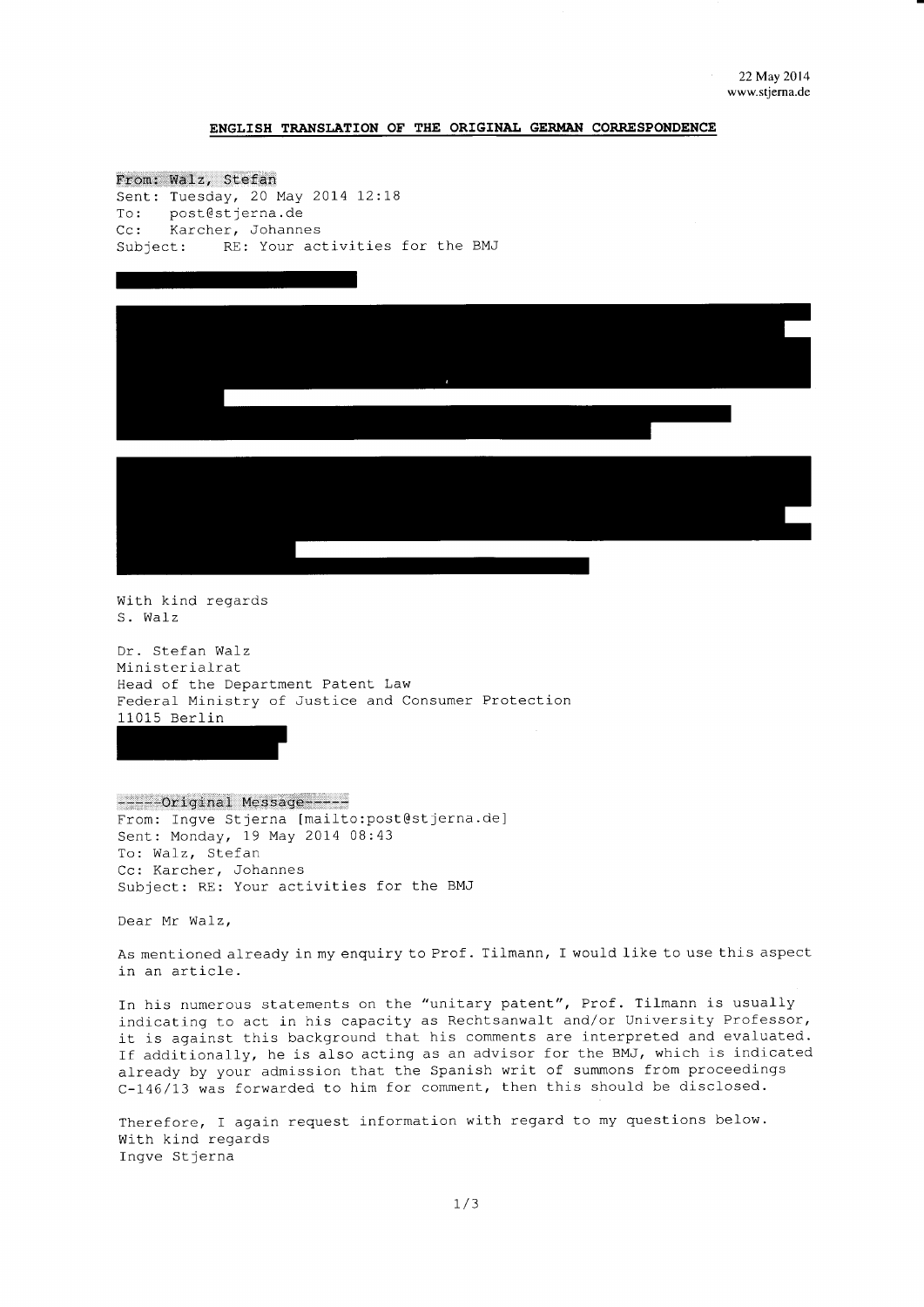-----Original Message-----Von: Walz, Stefan Gesendet: Friday, 16 May 2014 13:15 An: post@stjerna.de Cc: Karcher, Johannes Betreff: RE: Ihre Tätigkeit für das BMJ

With kind regards S. Walz

Dr. Stefan Walz Ministerialrat Head of the Department Patent Law Federal Ministry of Justice and Consumer Protection 11015 Berlin

------Original Message-----From: Ingve Stjerna [mailto:post@stjerna.de] Sent: Thursday, 15 May 2014 08:26 To: Walz, Stefan; Karcher, Johannes Cc: Tilmann, Winfried Subject: RE: Your activities for the BMJ

Dear Mr Walz, Dear Mr Karcher,

I contact you with regard to your responsibility in relation to the subject "unitary patent" in the BMJ and refer to my below correspondence with Prof. Tilmann.

According to the attached letter from Hogan Lovells, Prof. Tilmann was an advisor to the BMJ in the year 2012. Can you confirm that Prof. Tilmann is currently no longer acting as an advisor to the BMJ? If so, when did his advisory role for the BMJ end?

Unfortunately, it was not possible to finally clarify these questions in the previous correspondence, I would therefore be grateful for your answers.

With kind regards Ingve Stjerna

From: Ingve Stjerna [mailto:post@stjerna.de] Sent: Thursday, 17 April 2014 09:03 To: 'Tilmann, Winfried' Subject: RE: Your activities for the BMJ

Many thanks. Could you please let me know when said advisory role for the BJ ended?

With kind regards Ingve Stjerna